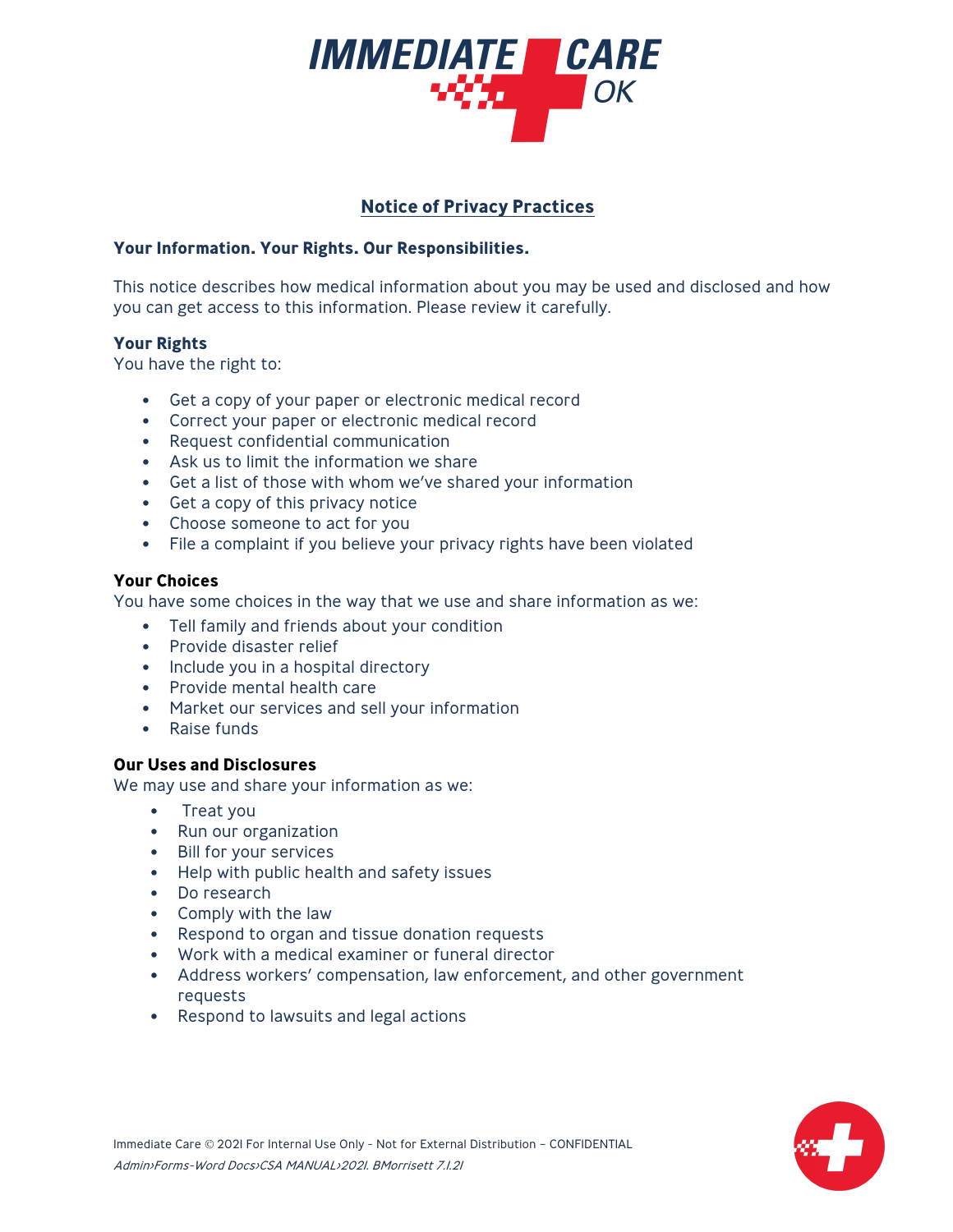

# **Your Rights**

When it comes to your health information, you have certain rights. This section explains your rights and some of our responsibilities to help you.

Get an electronic or paper copy of your medical record

- You can ask to see or get an electronic or paper copy of your medical record and other health information we have about you. Ask us how to do this.
- We will provide a copy or a summary of your health information, usually within 30 days of your request. We may charge a reasonable, cost-based fee.

Ask us to correct your medical record

• You can ask us to correct health information about you that you think is incorrect or incomplete. Ask us how to do this.

• We may say "no" to your request, but we'll tell you why in writing within 60 days.

Request confidential communications

- You can ask us to contact you in a specific way (for example, home or office phone) or to send mail to a different address.
- We will say "yes" to all reasonable requests.

Ask us to limit what we use or share

- You can ask us not to use or share certain health information for treatment, payment, or our operations. We are not required to agree to your request, and we may say "no" if it would affect your care.
- If you pay for a service or health care item out-of-pocket in full, you can ask us not to share that information for the purpose of payment or our operations with your health insurer. We will say "yes" unless a law requires us to share that information.

Get a list of those with whom we've shared information

- You can ask for a list (accounting) of the times we've shared your health information for six years prior to the date you ask, who we shared it with, and why.
- We will include all the disclosures except for those about treatment, payment, and health care operations, and certain other disclosures (such as any you asked us to make). We'll provide one accounting a year for free but will charge a reasonable, costbased fee if you ask for another one within 12 months.

Get a copy of this privacy notice

You can ask for a paper copy of this notice at any time, even if you have agreed to receive the notice electronically. We will provide you with a paper copy promptly.

Choose someone to act for you

- If you have given someone medical power of attorney or if someone is your legal guardian, that person can exercise your rights and make choices about your health information.
- We will make sure the person has this authority and can act for you before we take any action.

## File a complaint if you feel your rights are violated

Immediate Care © 2021 For Internal Use Only - Not for External Distribution - CONFIDENTIAL Admin>Forms-Word Docs>CSA MANUAL>2021. BMorrisett 7.1.21

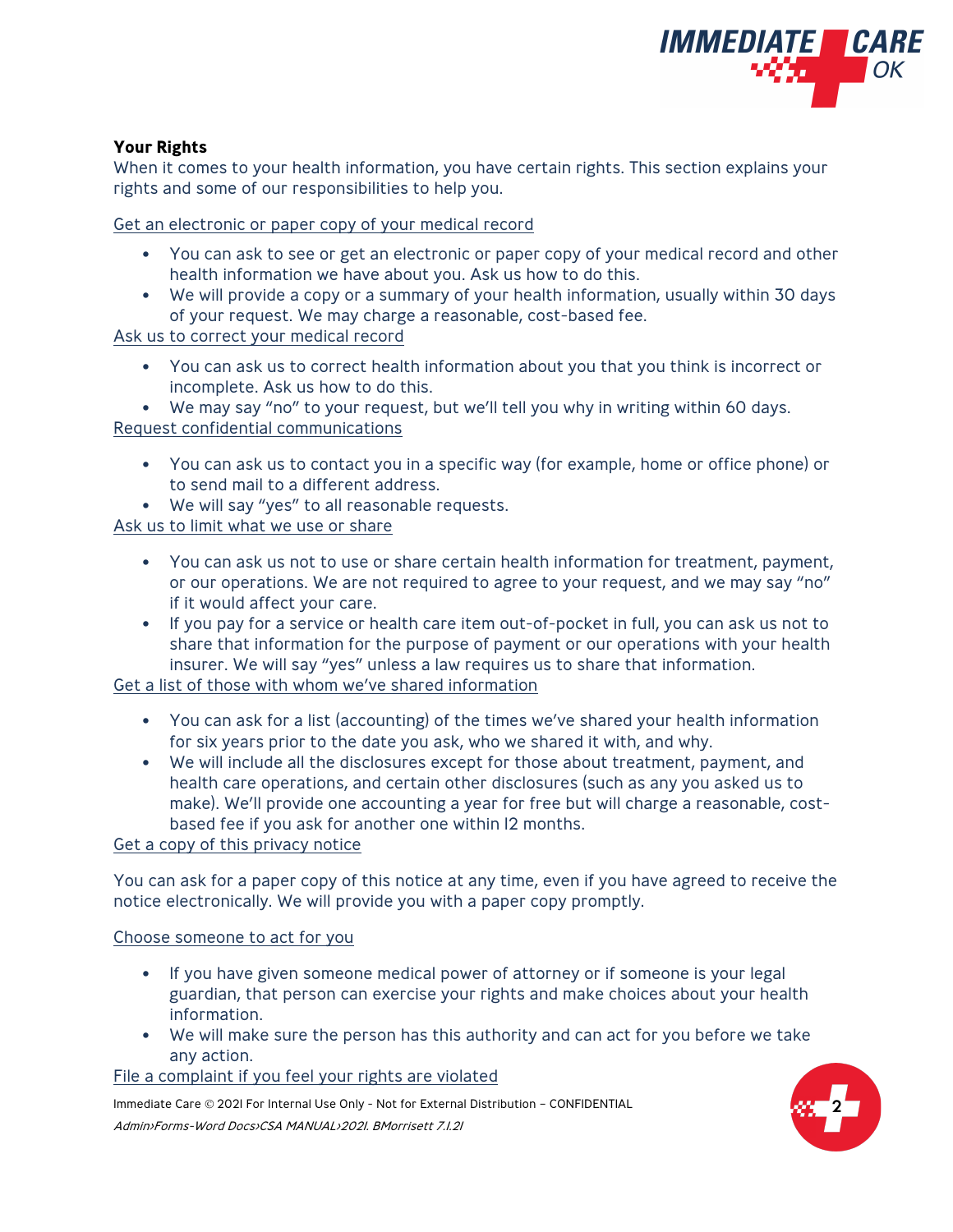

- You can complain if you feel we have violated your rights by contacting us using the information on page 1.
- You can file a complaint with the U.S. Department of Health and Human Services Office for Civil Rights by sending a letter to 200 Independence Avenue, S.W., Washington, D.C. 20201, calling 1-877-696-6775, or visiting www.hhs.gov/ocr/privacy/hipaa/complaints/.
- We will not retaliate against you for filing a complaint.

# **Your Choices**

For certain health information, you can tell us your choices about what we share. If you have a clear preference for how we share your information in the situations described below, talk to us. Tell us what you want us to do, and we will follow your instructions.

In these cases, you have both the right and choice to tell us to:

- Share information with your family, close friends, or others involved in your care
- Share information in a disaster relief situation
- Include your information in a hospital directory

If you are not able to tell us your preference, for example if you are unconscious, we may go ahead and share your information if we believe it is in your best interest. We may also share your information when needed to lessen a serious and imminent threat to health or safety.

In these cases, we never share your information unless you give us written permission:

- Marketing purposes
- Sale of your information
- Most sharing of psychotherapy notes

In the case of fundraising:

• We may contact you for fundraising efforts, but you can tell us not to contact you again.

## **Our Uses and Disclosures**

How do we typically use or share your health information? We typically use or share your health information in the following ways.

## Treat you

We can use your health information and share it with other professionals who are treating you.

Example: A doctor treating you for an injury asks another doctor about your overall health condition.

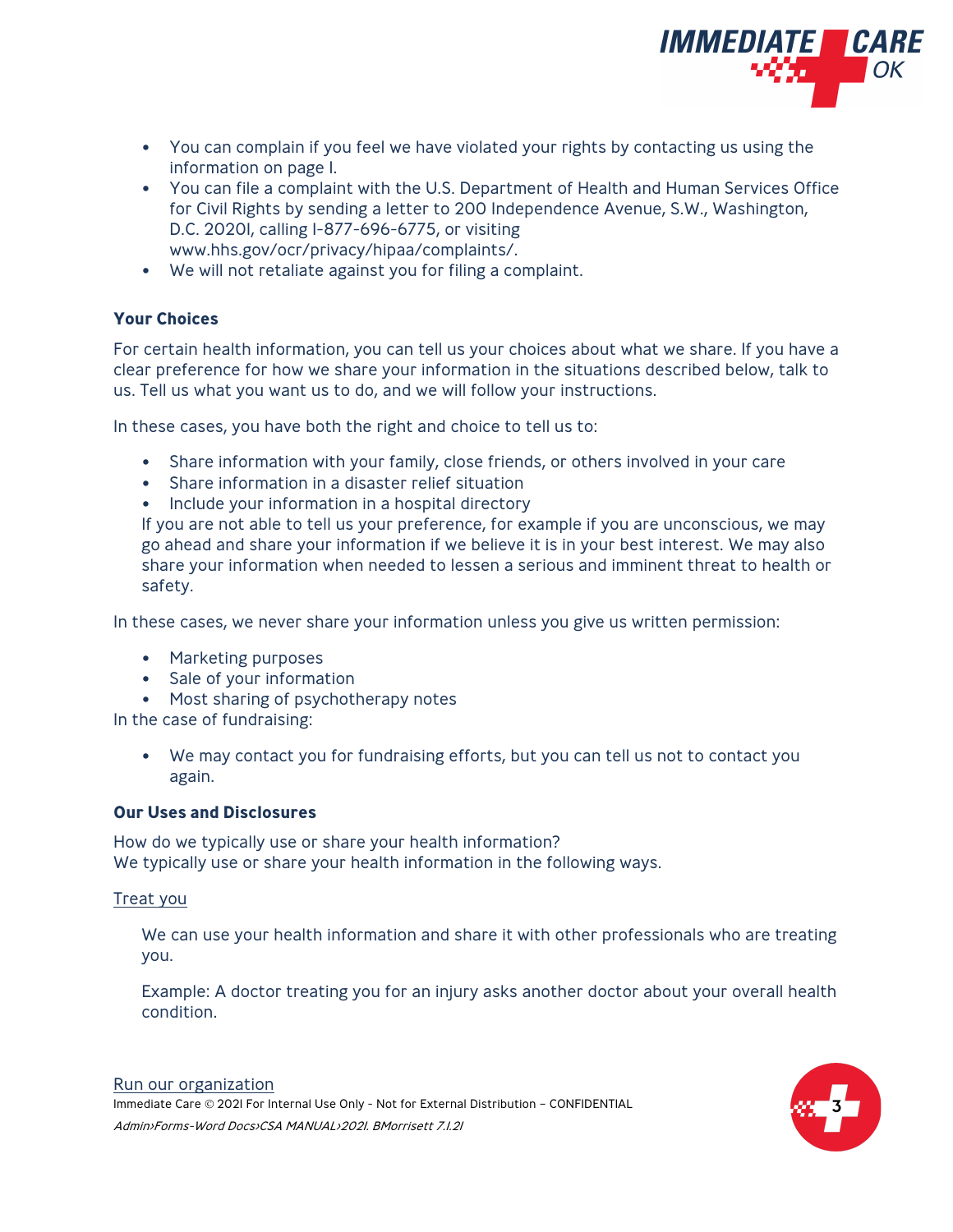

We can use and share your health information to run our practice, improve your care, and contact you when necessary.

Example: We use health information about you to manage your treatment and services.

#### Bill for your services

We can use and share your health information to bill and get payment from health plans or other entities.

Example: We give information about you to your health insurance plan so it will pay for your services.

## **How else can we use or share your health information?**

We are allowed or required to share your information in other ways – usually in ways that contribute to the public good, such as public health and research. We must meet many conditions in the law before we can share your information for these purposes. For more information see: www.hhs.gov/ocr/privacy/hipaa/understanding/consumers/index.html.

## Help with public health and safety issues

We can share health information about you for certain situations such as:

- Preventing disease
- Helping with product recalls
- Reporting adverse reactions to medications
- Reporting suspected abuse, neglect, or domestic violence
- Preventing or reducing a serious threat to anyone's health or safety

## Do research

We can use or share your information for health research.

## Comply with the law

We will share information about you if state or federal laws require it, including with the Department of Health and Human Services if it wants to see that we're complying with federal privacy law.

## Respond to organ and tissue donation requests

We can share health information about you with organ procurement organizations.

Work with a medical examiner or funeral director

We can share health information with a coroner, medical examiner, or funeral director when an individual die.

Address workers' compensation, law enforcement, and other government requests

Immediate Care © 2021 For Internal Use Only - Not for External Distribution - CONFIDENTIAL Admin>Forms-Word Docs>CSA MANUAL>2021. BMorrisett 7.1.21